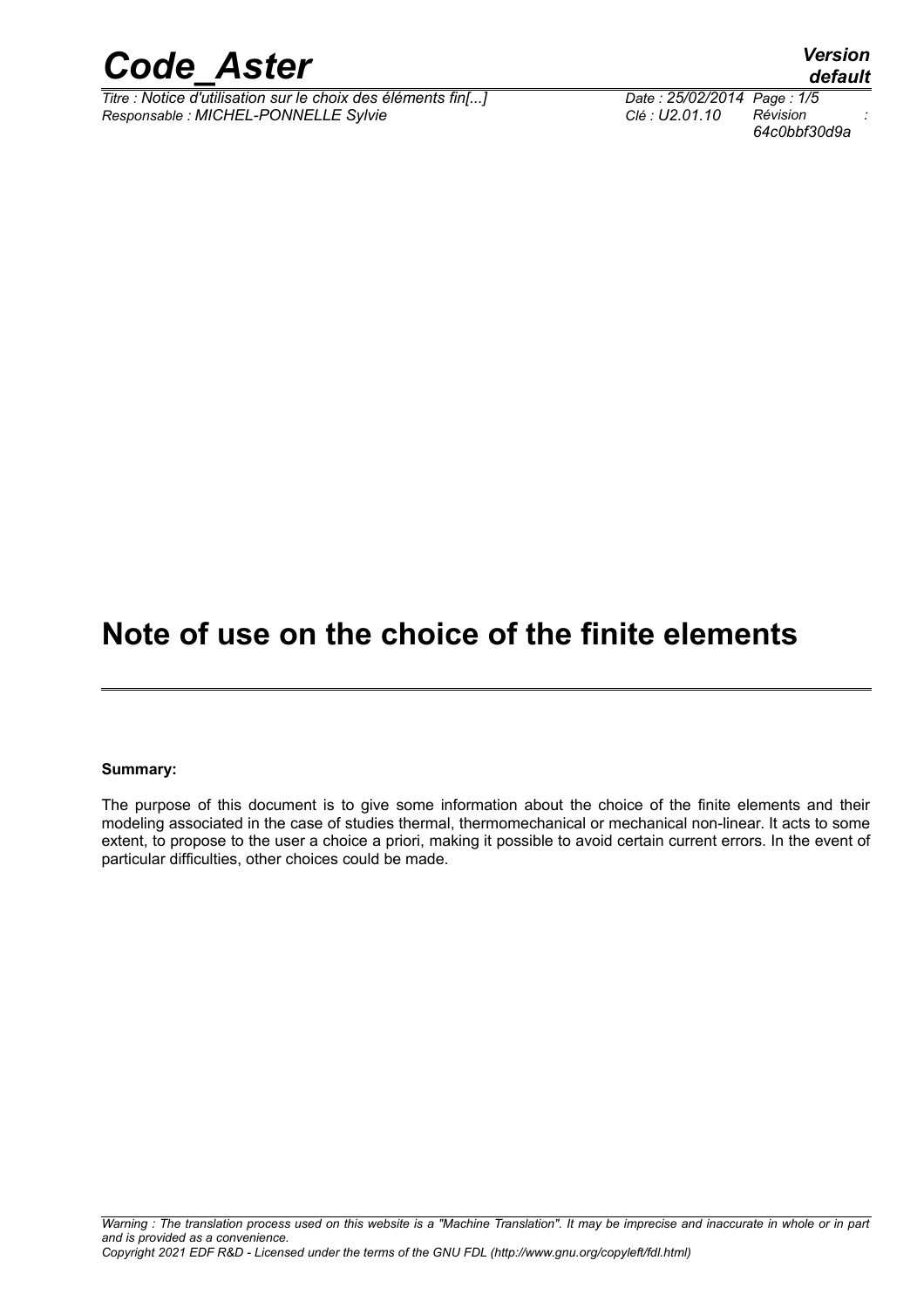*Titre : Notice d'utilisation sur le choix des éléments fin[...] Date : 25/02/2014 Page : 2/5 Responsable : MICHEL-PONNELLE Sylvie Clé : U2.01.10 Révision :*

*64c0bbf30d9a*

## **1 Introduction**

One gives in this document the choices a priori which can be made concerning the finite elements. One placed in the case of a thermomechanical chaining but the advices are valid on thermal or mechanical not chained calculations (linear or not). A fast justification is given. For more details on the justification of these choices, the user will be able to refer to the reference documents of *Code\_Aster* like with the note [bib1].

## **2 Choice a priori**

### **2.1 Grid**

The elements can be indifferently:

- triangular elements or quadrangles in 2D,
- tetrahedrons or hexahedrons in 3D.

Indeed, contrary to the often spread idea, the elements of type triangle or tetrahedron give good performances, even in plasticity, **in condition of course of not using a too coarse grid**. One can also use the software LOBSTER which carries out the adaptation of grids 2D/3D for finite elements of type triangular, quadrangular, tetrahedral or hexahedral by refinement and déraffinement. One can thus obtain the optimum grid according to an indicator of error (cf [R4.10.01], [R4.10.02], [R4.10.03], or the case test TPLL01*j*  $[VA.02.01]$  for a demonstration) by call to the order MACR ADAP MAIL in the command file *Code\_Aster*.

On the other hand, it is advised to use:

- linear elements in thermics for chained calculations and calculations of fast transitory thermics. For the other cases, one can also choose quadratic elements,
- quadratic elements in mechanics.

This choice is all the more important when one carries out thermal chained calculations then mechanical. It is then necessary to use two different grids for thermics and mechanics. Two strategies are then possible:

- that is to say independently to net the structure for thermal calculation and mechanical calculation
- that is to say to carry out a grid with linear elements then to transform it into quadratic grid thanks to the order CREA\_MAILLAGE, keyword factor LINE\_QUAD.

Whatever the method chosen, one can optimize each grid separately with *Lobster* thanks to the thermal and mechanical indicators of error available in Aster (cf CAS-test forma05b [V6.03.120]).

#### **Note:**

*It is pointed out here that all the sizes of the type forced or deformation are calculated at the points of Gauss, and that any passage to the nodes involves a skew. That is all the more true when one then seeks to calculate standards; we thus noticed that the tetrahedrons were more sensitive than the hexahedrons to the method of calculating of the equivalent constraints for example. It is thus necessary to have an eye even more critical on the results calculated with the nodes.*

### **2.2 Modeling**

That it is for the resolution of the thermal or mechanical problems, several modelings are available in *Code\_Aster*. These various modelings can be characterized by the number or it type of degrees of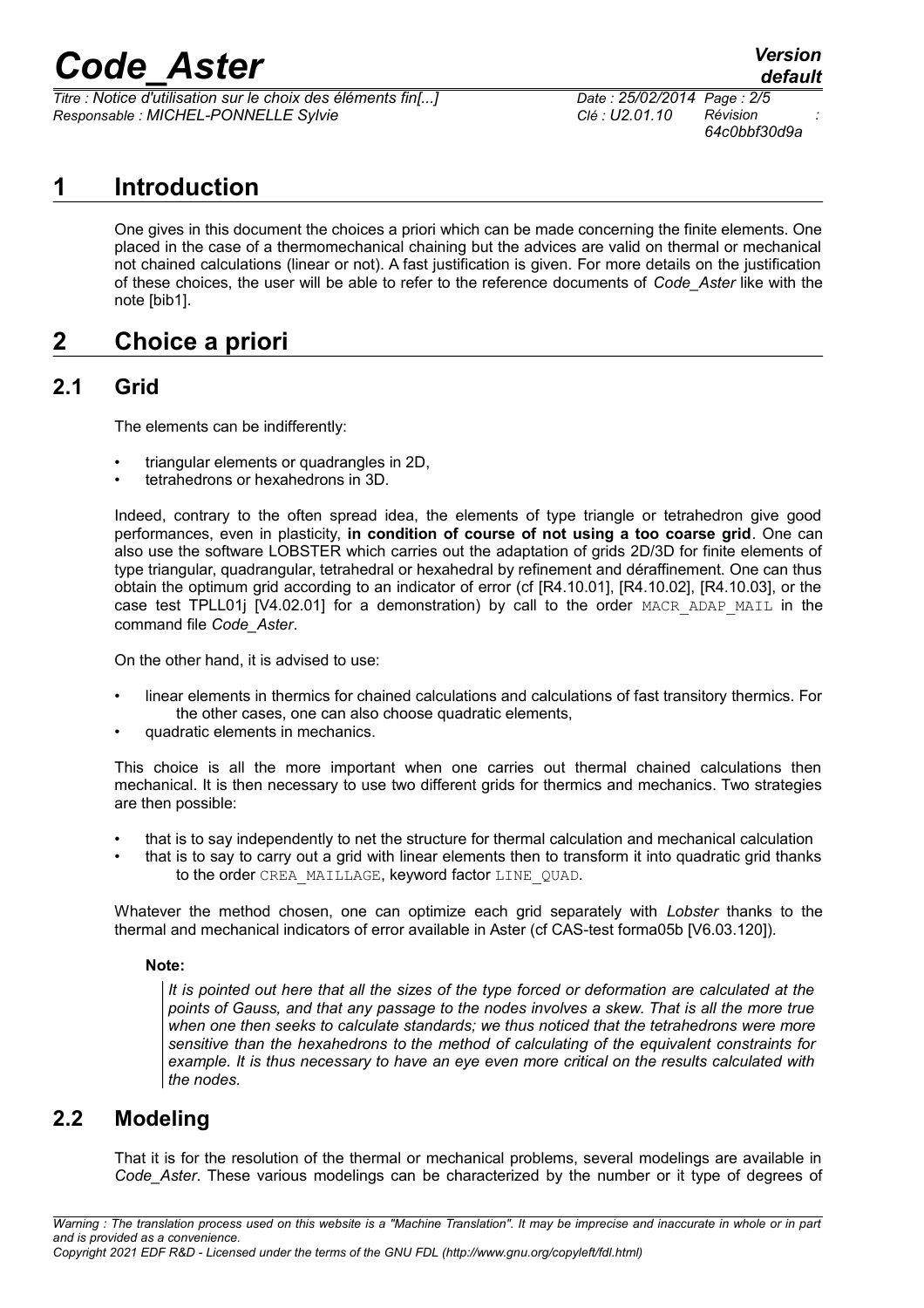*Titre : Notice d'utilisation sur le choix des éléments fin[...] Date : 25/02/2014 Page : 3/5 Responsable : MICHEL-PONNELLE Sylvie Clé : U2.01.10 Révision :*

*64c0bbf30d9a*

freedom, the number of points of integration, the particular treatments… According to calculation carried out, some of course are adapted than of others.

#### **2.2.1 In thermics**

To do a thermal calculation with *Code\_Aster*, two types of modelings are accessible ([U3.23.01], [U3.24.01], [R3.06.02], [R3.06.07]):

- classical finite elements: modeling 3D, AXIS or PLAN
- finite elements lumpés or diagonalized: modeling 3D\_DIAG, AXIS\_DIAG or PLAN\_DIAG

We propose like by default choice:

#### **modeling with linear elements**

#### **Justification**

In thermics, the step of time  $\Delta t$  cannot be unspecified, it must check a condition  $\Delta t_{min} < \Delta t < \Delta t_{max}$ ,  $\Delta t$ <sub>*min*</sub> and  $\Delta t$ <sub>*max*</sub> depending on the properties materials, size of the finite elements and parameters of temporal integration (cf [R3.06.07]).

In the case of fast transitory problems of thermics, one can have to use a step of too small time. One can then observe oscillations of the solution and nonphysical temperatures due to the violation of the principle of the maximum (higher temperature at the initial temperature of a part which one cools). Modeling DIAG, which consists with diagonaliser the matrix of mass, allows to free itself from the condition on  $\Delta t_{min}$  and to avoid the associated problems.

Let us note however that this diagonalisation is not enough to remove the oscillations in all the configurations (cf [R3.06.07]). It does not guarantee the not-oscillation with the quadratic elements for example. This is why the linear elements are advised.

#### **2.2.2 In mechanics**

Four types of modelings are available to solve problems of non-linear mechanics using of the "classical" laws of behavior (of standard elastoplasticity):

- isoparametric classical finite elements:  $3D$ ,  $D$  PLAN,  $C$  PLAN, AXIS ([U3.14.01], [U3.13.01]),
- under-integrated elements: 3D\_SI, D\_PLAN\_SI, C\_PLAN\_SI, AXIS\_SI ([U3.14.01], [U3.13.05]),
- elements being based on an quasi-incompressible formulation with 3 fields (displacement, swelling, pressure): 3D\_INCO\_UPG, D\_PLAN\_INCO\_UPG, AXIS\_INCO\_UPG ([U3.14.06], [U3.13.07], [R3.06.08]),
- elements being based on an incompressible formulation with 2 fields (displacement, pressure): 3D\_INCO\_UP, D\_PLAN\_INCO\_UP and AXIS\_INCO\_UP for the small deformations and the great deformations (GDEF LOG).

We propose like choice a priori to use:

#### **quadratic elements**

With regard to the choice of modeling, it is function of the type of elements and the need to treat the condition of incompressibility. These considerations are summarized in the table below.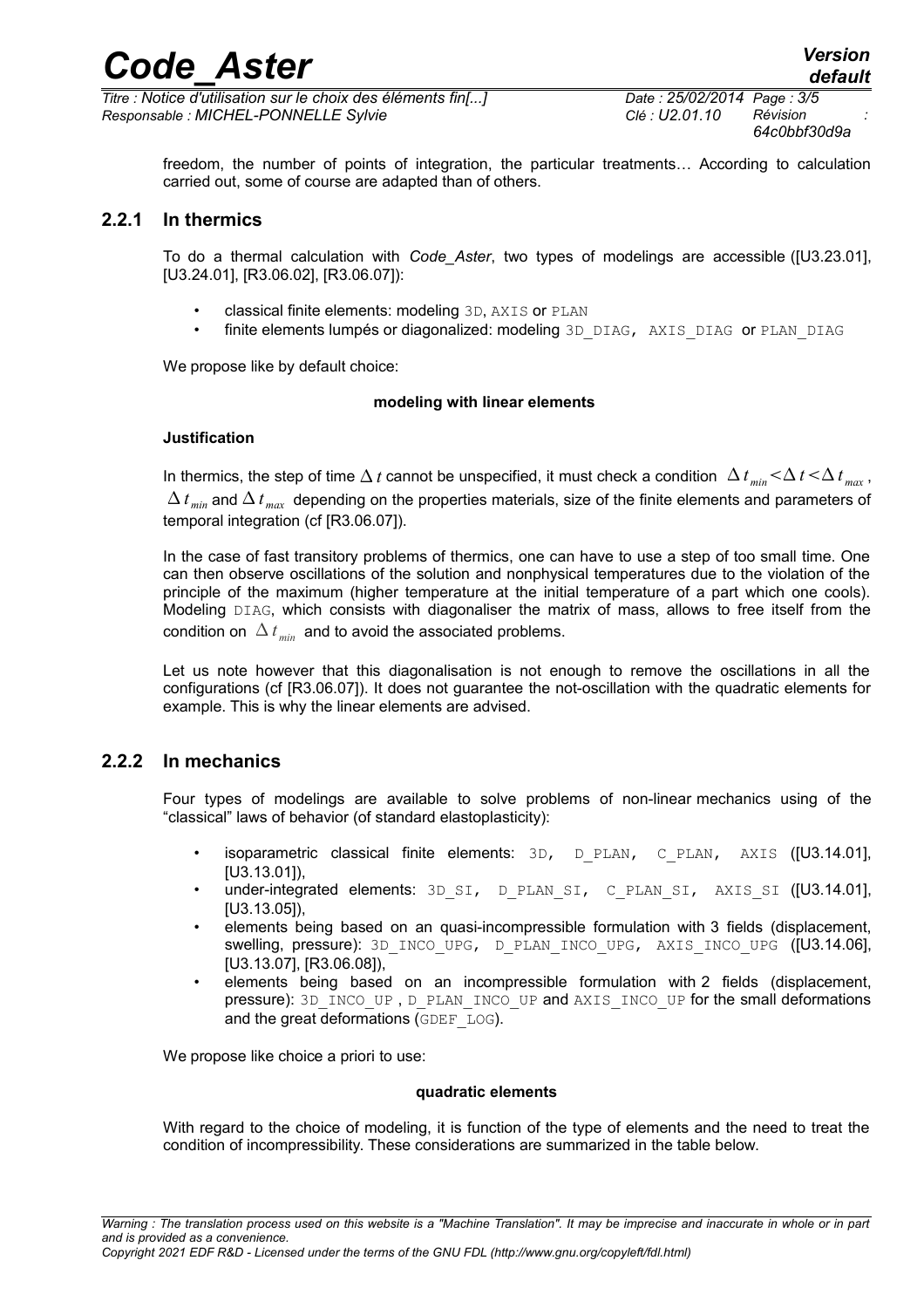*Titre : Notice d'utilisation sur le choix des éléments fin[...] Date : 25/02/2014 Page : 4/5 Responsable : MICHEL-PONNELLE Sylvie Clé : U2.01.10 Révision :*

| <b>E. MICHLL-FONNELLE SYIVIE</b> |          | <u>GE. UZ.UI. IU</u>                                       | ,,,,,,,,,,,<br>64c0bbf30d9a |  |
|----------------------------------|----------|------------------------------------------------------------|-----------------------------|--|
|                                  | normal   | quasi-incompressible (strong<br>plasticity or $v > 0.45$ ) |                             |  |
| triangles/tetrahedrons           | standard | <b>INCO</b>                                                |                             |  |
| quadrilaterals/hexahedrons       | ΙF       | IF OT INCO                                                 |                             |  |

#### **Justifications and precautions:**

- If the material is quasi-incompressible ( $v > 0.45$ ), it is preferable to use one of the formulations INCO, because the standard formulation in displacement does not give good performances.
- The plastic flow is done with constant volume. This condition of incompressibility can cause difficulties with classical modeling of knowing a too rigid behavior and especially the appearance of oscillations on the level of the constraints. Under-integration makes it possible to improve these problems, because one then checks the condition of incompressibility in less than points of Gauss. However, **only elements QUAD8 and HEXA20 under - are really integrated,** for the other meshs, it is the classical integration which is preserved. Consequently, when phenomena of oscillations are observed for a grid made up of triangles or tetrahedrons, it is preferable to use one of the formulations INCO. This improves the result clearly but calculations will be longer.
	- In the case general, under-integrated modeling gives also good performances which classical finite elements, and this for a faster computing time since one uses less points of Gauss. In the case of thermomechanical calculations, that makes it possible to limit the difficulties at the time of the passage of the thermal deformation of origin to mechanical calculation when refinements of the grids thermics and mechanics differ. However, under-integration can sometimes lead to the appearance of parasitic modes. So at the conclusion of calculation the deformation presents this kind of nonphysical modes of deformation, it is to better calculate with classical or quasi-incompressible modeling if the levels of plasticity are very important.

## **3 Implementation** *Code\_Aster*

Here the principal stages of calculation are pointed out *Aster* in the case of a calculation in plane deformations, while specifying explicitly where the specifications intervene about which one spoke. For the mechanical part, one wrote in fat what is specific to the case of a thermomechanical calculation.

### **3.1 Thermal study**

• Reading of the thermal grid

```
MA=LIRE_MAILLAGE (UNITE=20,)
```
• Choice of the thermal model

```
MOTH2D=AFFE_MODELE (MAILLAGE=MA,
         VERIF=' MAILLE',
        AFFE= F (GROUP MA= ('GMA1', 'GMA2',...),
                PHENOMENE=' THERMIQUE',
                 MODELISATION=' PLAN_DIAG',),)
```
- Thermal properties of material
- Thermal loading
- THER LINEAIRE OF THER NON LINE THER =…